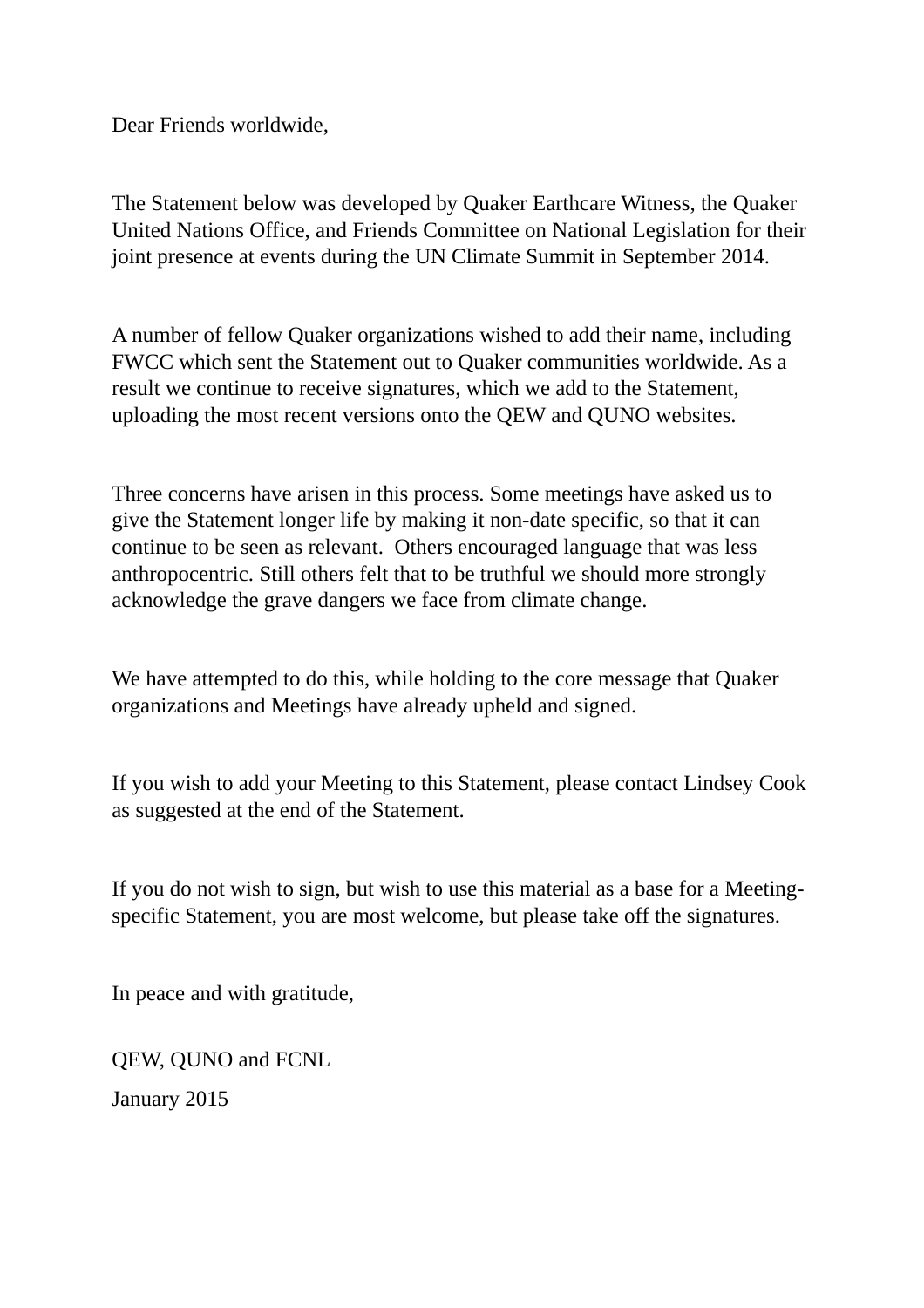## Facing the Challenge of Climate Change A shared statement by Quaker groups

## January 2015

*"It would go a long way to caution and direct people in their use of the world, that they were better studied and knowing in the Creation of it. For how could [they] find the confidence to abuse it, while they should see the great Creator stare them in the face, in all and every part of it?"*

*William Penn, 1693*

As Quakers, we are called to work for the peaceable Kingdom of God on the whole Earth, in right sharing with all peoples.<sup>[1](#page-1-0)</sup> We recognize a moral duty to cherish Creation for future generations.

We call on our leaders to make the radical decisions needed to create a fair, sufficient and effective international climate change agreement.

As Quakers, we understand anthropogenic climate change (climate change due to human activities) to be a symptom of a greater challenge: how to live sustainably and justly on this Earth.

We recognize that the current rise of greenhouse gas emissions is leading to an unprecedented rate of increase in global average surface temperature of extreme detriment to the Earth's ecosystems and species, including human beings.

We recognize that catastrophic global climate change is not inevitable if we choose to act urgently.

We recognize a personal and collective responsibility to ensure that the poorest and most vulnerable peoples now, and all our future generations, do not suffer as a consequence of our actions. We see this as a call to conscience.

We recognize the connections between climate change and global economic injustice as well as unprecedented levels of consumption, and question assumptions of unlimited material growth on a planet with limited natural resources.

<span id="page-1-0"></span><sup>1</sup> Kabarak Call to Peace and Eco-Justice, 2012, p. 1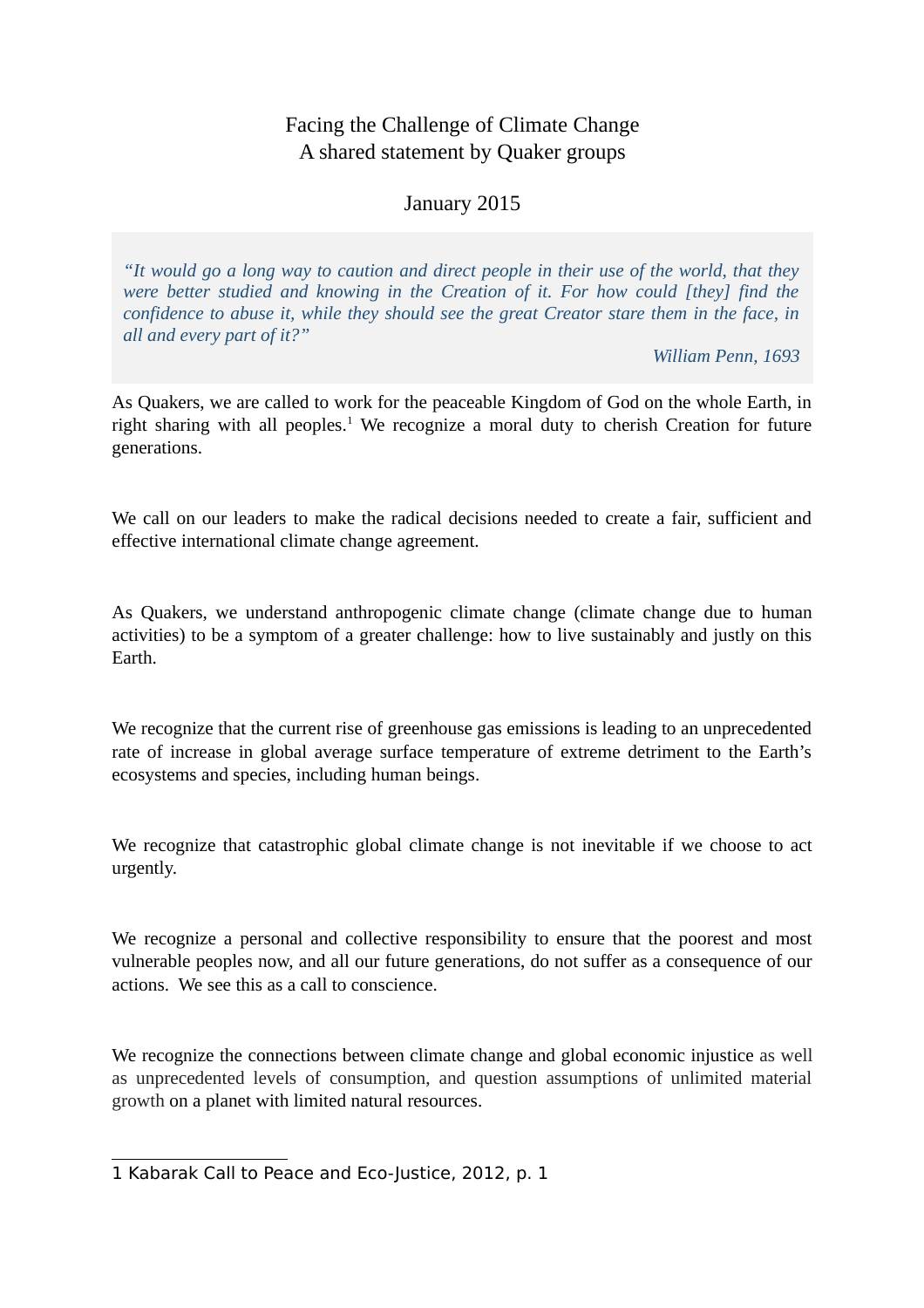We recognize that most greenhouse gas emissions are created by fossil fuel combustion. We recognize that our increasing population continues to pursue fossil fuel-dependent economic growth. We recognize that the Earth holds more fossil fuel reserves than are safe to burn, and that the vast majority of fossil fuel reserves must remain in the ground if we are to prevent the catastrophic consequences of climate change. We therefore question profoundly the continued investment in, and subsidizing of, fossil fuel extraction.

We seek to nurture a global human society that prioritizes the well-being of people over profit, and lives in right relationship with our Earth; a peaceful world with fulfilling employment, clean air and water, renewable energy, and healthy thriving communities and ecosystems.

As members of this beautiful human family, we seek meaningful commitments from our leaders and ourselves, to address climate change for our shared future, the Earth and all species, and the generations to come. We see this Earth as a stunning gift that supports life. It is our only home. Let us care for it together.

> Quaker Earthcare Witness (QEW) Quaker United Nations Office (QUNO) Friends Committee on National Legislation (FCNL) Friends World Committee for Consultation (FWCC) Westtown Monthly Meeting, Pennsylvania, USA Quaker Council for European Affairs (QCEA) American Friends Service Committee (AFSC) Princeton Friends Meeting, New Jersey, USA Canadian Friends Service Committee (CFSC) Northampton Friends Meeting, MA, USA Sacramento Friends Meeting, CA, USA Woodbrooke Quaker Study Centre, UK Trenton Meeting of Friends, NJ, USA Cookeville Monthly Meeting, USA FWCC- Asia West Pacific Section Quakers in Aotearoa New Zealand Croton Valley Meeting, NY, USA Newtown Monthly Meeting, USA New York Yearly Meeting, USA Memphis Friends Meeting, USA Miami Friends Meeting, USA Netherlands Yearly Meeting Quakers in Australia EcoQuakers Ireland Living Witness, UK Quakers in Britain